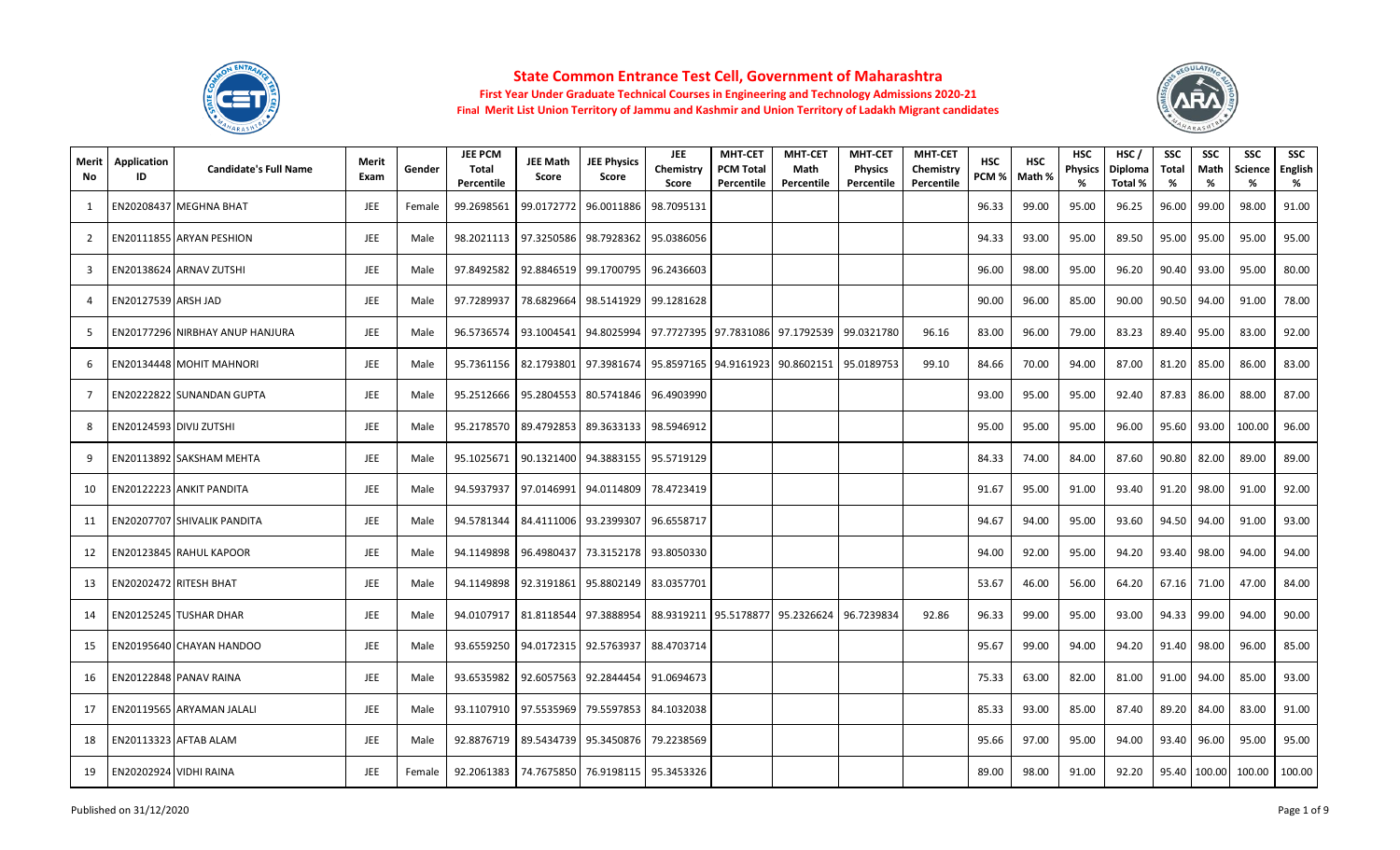



| Merit<br>No. | Application<br>ID      | <b>Candidate's Full Name</b>   | Merit<br>Exam | Gender | <b>JEE PCM</b><br>Total<br>Percentile | <b>JEE Math</b><br>Score | <b>JEE Physics</b><br>Score                       | <b>JEE</b><br>Chemistry<br>Score | <b>MHT-CET</b><br><b>PCM Total</b><br>Percentile | <b>MHT-CET</b><br>Math<br>Percentile                           | <b>MHT-CET</b><br><b>Physics</b><br>Percentile | <b>MHT-CET</b><br>Chemistry<br>Percentile | <b>HSC</b><br>PCM <sub>%</sub> | <b>HSC</b><br>Math % | <b>HSC</b><br><b>Physics</b><br>% | HSC/<br>Diploma<br>Total % | <b>SSC</b><br>Total<br>% | <b>SSC</b><br>Math<br>% | <b>SSC</b><br><b>Science</b><br>% | <b>SSC</b><br>English<br>% |
|--------------|------------------------|--------------------------------|---------------|--------|---------------------------------------|--------------------------|---------------------------------------------------|----------------------------------|--------------------------------------------------|----------------------------------------------------------------|------------------------------------------------|-------------------------------------------|--------------------------------|----------------------|-----------------------------------|----------------------------|--------------------------|-------------------------|-----------------------------------|----------------------------|
| -20          |                        | EN20225809 SIA ASHISH SOPORI   | <b>JEE</b>    | Female | 91.2222675                            | 72.9072441               | 94.3778872                                        | 89.7728921                       |                                                  |                                                                |                                                |                                           | 56.00                          | 68.00                | 53.00                             | 70.31                      | 94.33                    | 98.00                   | 95.00                             | 94.00                      |
| 21           |                        | EN20138321 SUMEDHA ZUTSHI      | JEE           | Female |                                       |                          | 90.8274796 81.3823872 91.9543815                  |                                  |                                                  | 91.6601123 95.2255767 96.1075305                               | 90.6716418                                     | 95.16                                     | 90.00                          | 95.00                | 83.00                             | 91.40                      | 95.00                    | 99.00                   | 91.00                             | 98.00                      |
| 22           |                        | EN20110676 SACHIT BRADOO       | JEE           | Male   | 90.7826063                            | 73.3305071               | 80.5741846                                        | 94.7077997                       |                                                  |                                                                |                                                |                                           | 90.00                          | 95.00                | 87.00                             | 84.60                      | 92.80                    | 96.00                   | 85.00                             | 89.00                      |
| 23           |                        | EN20210972 SARANSH DHAR        | <b>JEE</b>    | Male   | 90.7055228                            |                          | 22.9507153 92.4247570                             | 95.6000340                       |                                                  |                                                                |                                                |                                           | 64.00                          | 51.00                | 69.00                             | 72.83                      | 95.00                    | 95.00                   | 95.00                             | 95.00                      |
| 24           |                        | EN20181306 AJITESH RAINA       | <b>JEE</b>    | Male   |                                       |                          | 90.2312418 92.6789535 70.2070822                  | 86.8136950                       |                                                  |                                                                |                                                |                                           | 71.67                          | 71.00                | 70.00                             | 65.00                      | 85.40                    | 94.00                   | 77.00                             | 91.00                      |
| 25           |                        | EN20132445 SOMANSHU BHAT       | JEE           | Male   | 89.7388895                            | 93.1004541               | 72.6671307                                        | 87.0154571                       |                                                  |                                                                |                                                |                                           | 81.00                          | 81.00                | 84.00                             | 83.60                      | 95.60                    | 99.00                   | 95.00                             | 96.00                      |
| 26           | EN20120207 SAYANTIKA   |                                | JEE           | Female | 89.2094379                            | 97.1406081               | 50.9166488                                        | 67.2008894                       |                                                  |                                                                |                                                |                                           | 66.33                          | 60.00                | 67.00                             | 72.00                      | 69.80                    | 52.00                   | 65.00                             | 87.00                      |
| 27           | EN20161294 JAI ZALPURI |                                | JEE           | Male   | 88.9710070                            | 82.3655447               | 88.0163272                                        |                                  |                                                  | 89.4727564 91.2476571 92.1929753                               | 85.0460435                                     | 90.88                                     | 91.00                          | 96.00                | 84.00                             | 92.50                      | 89.00                    | 93.00                   | 87.00                             | 87.00                      |
| 28           |                        | EN20140707 RAHUL KUMAR         | <b>JEE</b>    | Male   | 88.5632784                            | 86.6089195               | 89.9833020                                        | 73.7097335                       |                                                  |                                                                |                                                |                                           | 47.33                          | 37.00                | 53.00                             | 60.60                      | 95.00                    | 100.00                  | 100.00                            | 100.00                     |
| 29           |                        | EN20138072 ISHITA SUMEER JALLA | <b>JEE</b>    | Female | 87.7810287                            | 79.4789111               | 85.9414418                                        | 84.1727419                       |                                                  |                                                                |                                                |                                           | 79.66                          | 92.00                | 88.00                             | 83.85                      | 87.50                    | 95.00                   | 88.00                             | 78.00                      |
| 30           |                        | EN20156628 SARTHAK BHAN        | <b>JEE</b>    | Male   |                                       |                          | 87.2705768   62.1081194   97.9308426   12.4490364 |                                  |                                                  |                                                                |                                                |                                           | 81.33                          | 89.00                | 87.00                             | 85.33                      | 80.66                    | 92.00                   | 90.00                             | 85.00                      |
| 31           |                        | EN20137151 AKSHAT TICKOO       | <b>JEE</b>    | Male   | 86.8555875                            |                          | 84.7496708 82.8838847                             | 84.6603041                       |                                                  |                                                                |                                                |                                           | 86.00                          | 91.00                | 89.00                             | 87.80                      | 92.40                    | 97.00                   | 92.00                             | 95.00                      |
| 32           | EN20131107 NEHA        |                                | <b>JEE</b>    | Female | 86.4846700                            | 68.5031684               | 94.9721564                                        |                                  |                                                  | 72.6396979 80.6261075 83.6089781                               | 67.8972239                                     | 72.82                                     | 81.66                          | 74.00                | 78.00                             | 82.60                      | 76.00                    | 80.00                   | 70.00                             | 80.00                      |
| 33           |                        | EN20120679 AMAN KUMAR VERMA    | <b>JEE</b>    | Male   |                                       |                          | 86.4765691 92.3191861 50.0239765                  | 84.1727419                       |                                                  |                                                                |                                                |                                           | 94.33                          | 94.00                | 94.00                             | 92.50                      | 93.00                    | 95.00                   | 93.00                             | 91.00                      |
| 34           |                        | EN20110102 NIKHIL KUMAR SHARMA | JEE           | Male   | 86.2091778                            |                          | 76.6096299 74.6228749                             | 90.3212024                       |                                                  |                                                                |                                                |                                           | 79.33                          | 85.00                | 76.00                             | 79.40                      | 100.00                   | 100.00                  | 100.00                            | 100.00                     |
| 35           |                        | EN20164965 ARYAN BHAN          | <b>JEE</b>    | Male   | 85.6296276                            |                          | 87.3599848 73.9076781                             | 82.4184318                       |                                                  |                                                                |                                                |                                           | 93.00                          | 89.00                | 95.00                             | 92.60                      | 92.20                    | 89.00                   | 95.00                             | 87.00                      |
| 36           |                        | EN20138826 ANOUSHKA HARKAR     | JEE           | Female | 85.4477373                            |                          | 78.3428279 68.8984190                             | 89.7650899                       |                                                  |                                                                |                                                |                                           | 95.66                          | 97.00                | 95.00                             | 95.60                      | 94.60                    | 95.00                   | 94.00                             | 94.00                      |
| 37           |                        | EN20151794 NIKITA SINGH        | JEE           | Female | 85.3283287                            |                          | 78.7011514 71.4777237                             | 84.2355287                       |                                                  | 73.1435735 79.4410442                                          | 13.2217388                                     | 77.12                                     | 63.66                          | 68.00                | 63.00                             | 68.40                      | 77.20                    | 81.00                   | 74.00                             | 85.00                      |
| 38           |                        | EN20142561 PRASHASTI MATTAS    | <b>JEE</b>    | Female | 85.0622493                            |                          |                                                   |                                  |                                                  | 90.5959771   57.1968154   80.2791032   93.6207915   94.5880095 | 87.3006497                                     | 93.95                                     | 93.33                          | 96.00                | 95.00                             | 93.25                      | 94.00                    | 95.00                   | 93.00                             | 94.00                      |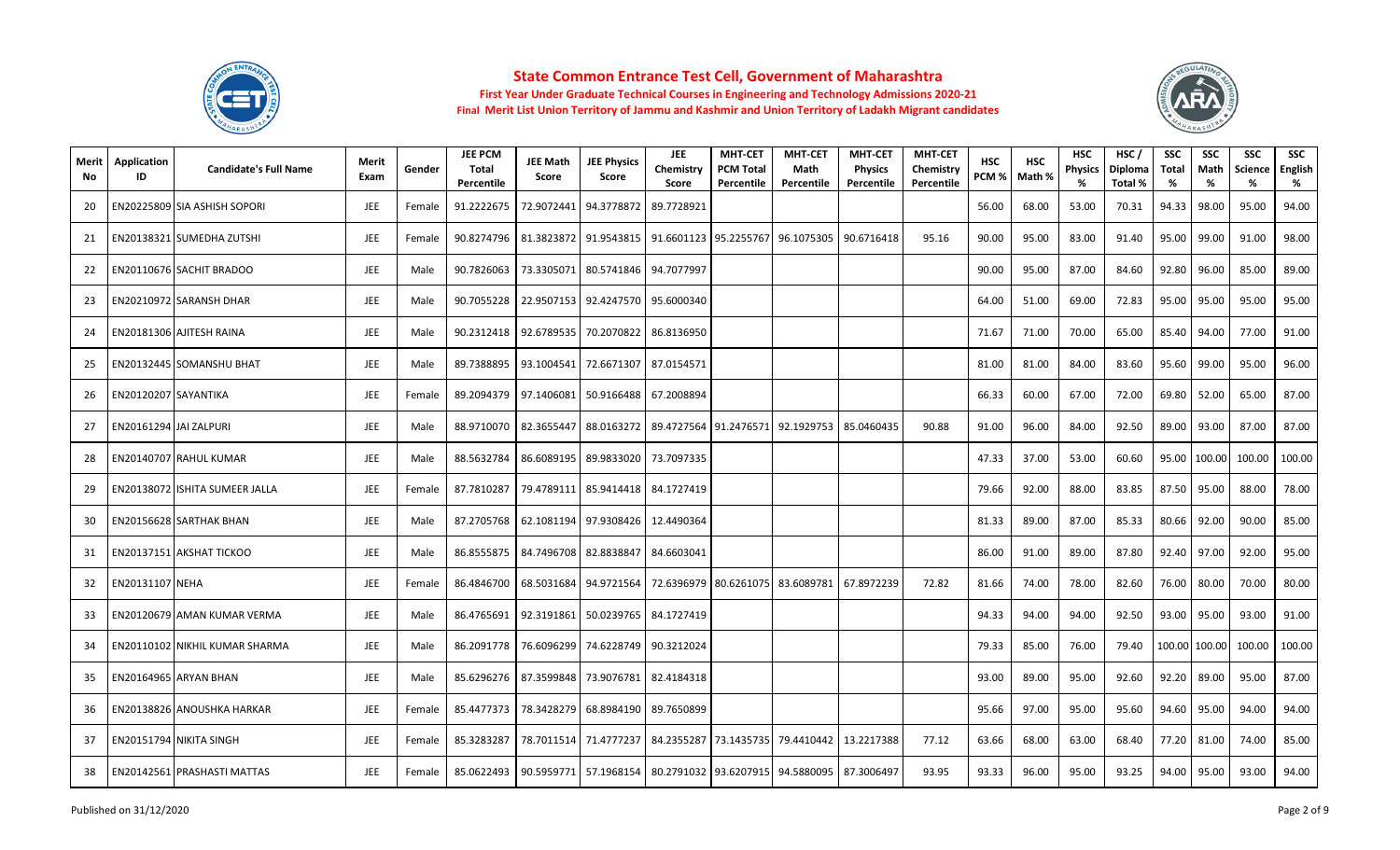



| Merit<br>No | <b>Application</b><br>ID  | <b>Candidate's Full Name</b>       | Merit<br>Exam | Gender | <b>JEE PCM</b><br>Total<br>Percentile | <b>JEE Math</b><br><b>Score</b> | <b>JEE Physics</b><br>Score | <b>JEE</b><br>Chemistry<br>Score | <b>MHT-CET</b><br><b>PCM Total</b><br>Percentile | <b>MHT-CET</b><br>Math<br>Percentile | <b>MHT-CET</b><br><b>Physics</b><br>Percentile | <b>MHT-CET</b><br>Chemistry<br>Percentile | <b>HSC</b><br>PCM % | <b>HSC</b><br>Math % | <b>HSC</b><br><b>Physics</b><br>% | HSC/<br><b>Diploma</b><br>Total % | <b>SSC</b><br><b>Total</b><br>% | <b>SSC</b><br>Math<br>% | <b>SSC</b><br><b>Science</b><br>% | <b>SSC</b><br>English<br>% |
|-------------|---------------------------|------------------------------------|---------------|--------|---------------------------------------|---------------------------------|-----------------------------|----------------------------------|--------------------------------------------------|--------------------------------------|------------------------------------------------|-------------------------------------------|---------------------|----------------------|-----------------------------------|-----------------------------------|---------------------------------|-------------------------|-----------------------------------|----------------------------|
| 39          |                           | EN20120224 RAGHAV PANDITA          | <b>JEE</b>    | Male   | 85.0622493                            | 89.2777981                      | 65.2294902                  | 80.2791032                       |                                                  |                                      |                                                |                                           | 70.66               | 76.00                | 65.00                             | 75.80                             | 74.40                           | 66.00                   | 64.00                             | 87.00                      |
| 40          |                           | EN20120761 SAHIL RAYU              | <b>JEE</b>    | Male   | 85.0128714                            | 81.4172407                      | 81.6148334                  | 81.8284283                       |                                                  |                                      |                                                |                                           | 93.00               | 95.00                | 89.00                             | 94.40                             | 91.40                           | 99.00                   | 88.00                             | 93.00                      |
| 41          |                           | EN20139853 ANMOL RAINA             | JEE           | Male   | 84.5898560                            | 64.8695471                      | 89.9833020                  | 76.9574897                       |                                                  |                                      |                                                |                                           | 80.00               | 81.00                | 78.00                             | 84.60                             | 90.80                           | 92.00                   | 96.00                             | 91.00                      |
| 42          |                           | EN20135291 SHRIYA RAINA            | <b>JEE</b>    | Female | 83.7836256                            | 61.1909951                      | 88.5786171                  | 82.8927929 92.1023523            |                                                  | 86.0998451                           | 96.3572008                                     | 95.81                                     | 95.00               | 95.00                | 95.00                             | 95.40                             | 94.00                           | 98.00                   | 92.00                             | 96.00                      |
| 43          |                           | EN20129912 SAKET KUMAR             | <b>JEE</b>    | Male   | 82.3289846                            | 86.6335335                      | 45.0534962                  | 80.0462484                       |                                                  |                                      |                                                |                                           | 73.66               | 62.00                | 76.00                             | 76.25                             | 94.00                           | 90.00                   | 90.00                             | 100.00                     |
| 44          |                           | EN20129830 SATYAM THUSOO           | <b>JEE</b>    | Male   | 82.0135939                            | 82.0093458                      | 84.8145001                  | 64.4491645                       |                                                  |                                      |                                                |                                           | 92.00               | 97.00                | 95.00                             | 92.33                             | 93.66                           | 95.00                   | 98.00                             | 93.00                      |
| 45          |                           | EN20120449 AKASH BHAN              | <b>JEE</b>    | Male   | 81.7073680                            |                                 | 24.0381270 74.1849301       | 96.1733806                       |                                                  |                                      |                                                |                                           | 55.33               | 56.00                | 54.00                             | 64.40                             |                                 | 75.00 100.00            | 70.00                             | 80.00                      |
| 46          |                           | EN20212520 TANMAI TICKOO           | <b>JEE</b>    | Male   | 81.6231002                            |                                 | 85.0123605 83.4779047       | 66.6354607                       |                                                  |                                      |                                                |                                           | 84.00               | 91.00                | 79.00                             | 82.50                             | 92.00                           | 95.00                   | 93.00                             | 88.00                      |
| 47          |                           | EN20112441 ADITYA RAINA            | <b>JEE</b>    | Male   | 81.6102086                            | 80.3368501                      | 58.0523989                  | 86.8934935                       |                                                  |                                      |                                                |                                           | 93.00               | 98.00                | 84.00                             | 92.40                             | 94.80                           | 100.00                  | 97.00                             | 95.00                      |
| 48          |                           | EN20131083 RITESH PANDITA          | <b>JEE</b>    | Male   | 81.0825854                            | 75.3238711                      | 85.5305086                  | 64.4437487                       |                                                  |                                      |                                                |                                           | 65.33               | 68.00                | 71.00                             | 67.33                             | 81.33                           | 87.00                   | 81.00                             | 85.00                      |
| 49          |                           | EN20110225 PURNANDU BHATTACHARYA   | <b>JEE</b>    | Male   | 81.0825854                            | 71.6099631                      | 85.5305086                  | 67.0479371                       |                                                  |                                      |                                                |                                           | 91.66               | 94.00                | 95.00                             | 93.00                             | 90.33                           | 93.00                   | 88.00                             | 90.00                      |
| 50          |                           | EN20112168 SUBHAM KUMAR            | <b>JEE</b>    | Male   | 80.5700957                            | 67.6751376                      | 87.1633533                  |                                  |                                                  | 75.0820428 93.9532230 92.1929753     | 95.2000652                                     | 95.25                                     | 89.33               | 80.00                | 94.00                             | 91.80                             | 94.00                           | 95.00                   | 94.00                             | 89.00                      |
| 51          | <b>EN20208535 NISHTHA</b> |                                    | <b>JEE</b>    | Female | 79.5845466                            | 46.2787805                      | 78.9549034                  | 84.1727419                       |                                                  |                                      |                                                |                                           | 62.67               | 49.00                | 68.00                             | 82.80                             | 89.60                           | 76.00                   | 73.00                             | 91.00                      |
| 52          |                           | EN20125995 DISHA KAW               | <b>JEE</b>    | Female | 79.5042174                            | 64.1113612                      | 88.0163272                  |                                  |                                                  | 73.4954300 54.1568222 39.0062020     | 74.4757826                                     | 61.60                                     | 81.66               | 67.00                | 94.00                             | 87.80                             | 90.80                           | 91.00                   | 93.00                             | 90.00                      |
| 53          |                           | EN20183084 SWAPANIL MATTOO         | <b>JEE</b>    | Male   | 78.3746832                            | 64.6812272                      | 85.5490571                  | 67.2008894 87.5820367            |                                                  | 83.1354620                           | 93.9679965                                     | 86.74                                     | 92.00               | 93.00                | 94.00                             | 93.20                             | 85.20                           | 83.00                   | 76.00                             | 95.00                      |
| 54          |                           | EN20152679 ANSHUMAN NEHRU          | <b>JEE</b>    | Male   | 77.0871953                            | 61.5452998                      | 87.2270193                  | 60.2125270                       |                                                  |                                      |                                                |                                           | 82.66               | 72.00                | 90.00                             | 84.60                             | 91.20                           | 92.00                   | 89.00                             | 92.00                      |
| 55          |                           | EN20112914 NIRMIT CHATTOO          | <b>JEE</b>    | Male   | 77.0871953                            | 11.9184624                      | 94.3973923                  | 66.6538030 88.1835221            |                                                  | 86.3417814                           | 93.1708907                                     | 84.26                                     | 89.00               | 94.00                | 95.00                             | 89.00                             | 91.33                           | 89.00                   | 92.00                             | 93.00                      |
| 56          |                           | EN20216888 ROHIT VIDYANAND MOKASHI | JEE           | Male   | 76.5989534                            | 73.3305071                      | 78.9549034                  | 61.1164006 88.7566473            |                                                  | 88.9254664                           | 90.9597366                                     | 80.74                                     | 78.67               | 90.00                | 81.00                             | 81.50                             | 82.33                           | 89.00                   | 82.00                             | 76.00                      |
| 57          |                           | EN20133577 ADITYA BHAT             | <b>JEE</b>    | Male   | 76.4607250                            |                                 | 38.4526543 85.5305086       | 73.7097335                       |                                                  |                                      |                                                |                                           | 94.00               | 95.00                | 93.00                             | 93.20                             | 91.20                           | 96.00                   | 92.00                             | 98.00                      |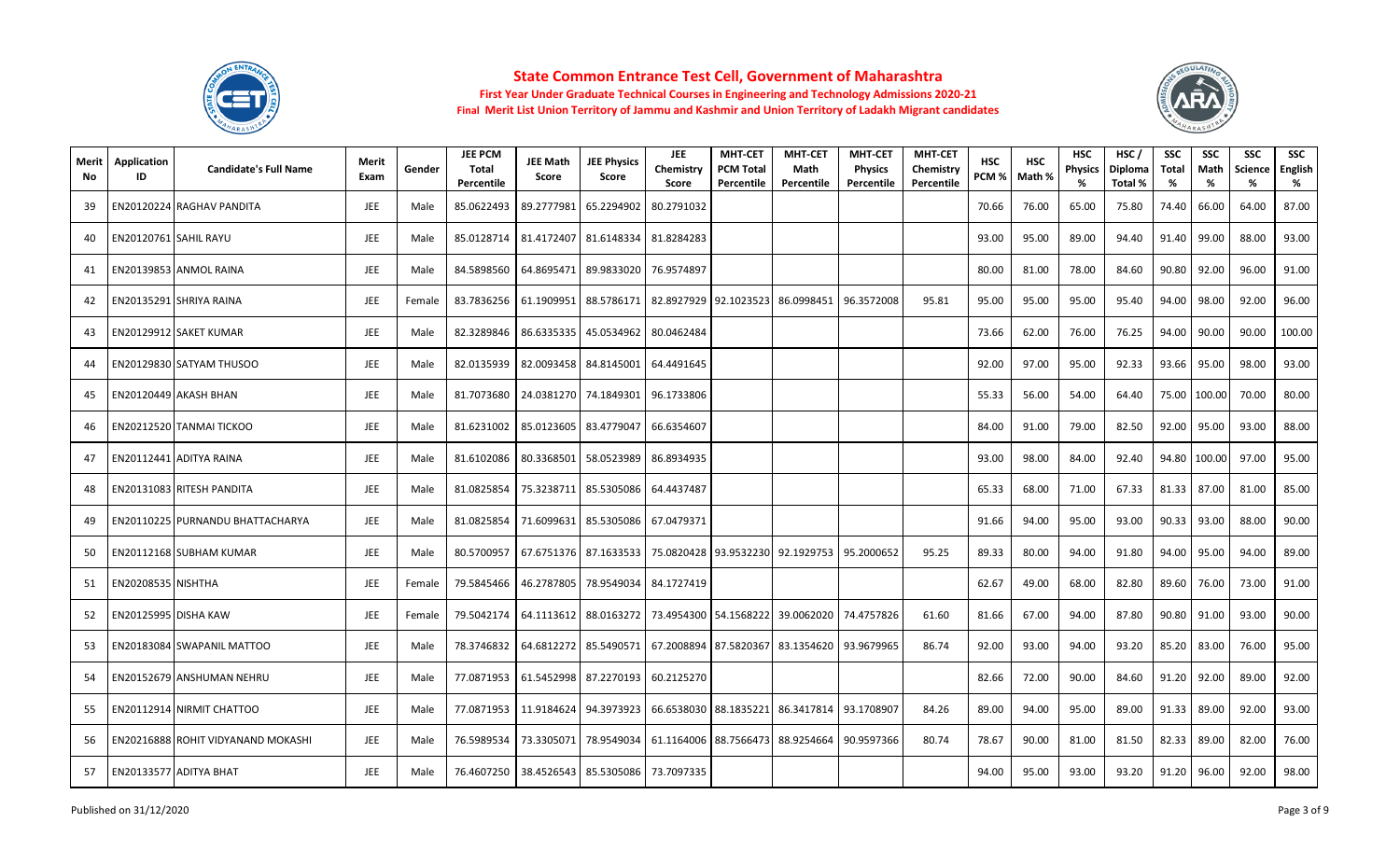



| Merit<br>No. | Application<br>ID            | <b>Candidate's Full Name</b>             | Merit<br>Exam | Gender | <b>JEE PCM</b><br><b>Total</b><br>Percentile | <b>JEE Math</b><br>Score | <b>JEE Physics</b><br>Score                       | <b>JEE</b><br>Chemistry<br>Score | <b>MHT-CET</b><br><b>PCM Total</b><br>Percentile | <b>MHT-CET</b><br>Math<br>Percentile                                        | <b>MHT-CET</b><br><b>Physics</b><br>Percentile | <b>MHT-CET</b><br>Chemistry<br>Percentile | <b>HSC</b><br>PCM % | <b>HSC</b><br>Math % | <b>HSC</b><br><b>Physics</b> | HSC/<br>Diploma<br>Total % | <b>SSC</b><br><b>Total</b><br>% | <b>SSC</b><br>Math<br>% | <b>SSC</b><br><b>Science</b><br>% | <b>SSC</b><br>English<br>% |
|--------------|------------------------------|------------------------------------------|---------------|--------|----------------------------------------------|--------------------------|---------------------------------------------------|----------------------------------|--------------------------------------------------|-----------------------------------------------------------------------------|------------------------------------------------|-------------------------------------------|---------------------|----------------------|------------------------------|----------------------------|---------------------------------|-------------------------|-----------------------------------|----------------------------|
| 58           |                              | EN20131286 ARYAN PANDITA                 | JEE           | Male   | 76.4228752                                   | 52.7086304               | 70.7866318                                        | 85.7634033                       |                                                  |                                                                             |                                                |                                           | 61.66               | 43.00                | 65.00                        | 68.80                      | 93.20                           | 100.00                  | 100.00                            | 100.00                     |
| 59           |                              | EN20130789 BHAT ARYAN SANJAY             | <b>JEE</b>    | Male   | 76.0053841                                   |                          | 86.6335335 51.6601091                             | 55.8217712                       |                                                  |                                                                             |                                                |                                           | 57.66               | 60.00                | 48.00                        | 75.38                      | 84.33                           | 81.00                   | 81.00                             | 91.00                      |
| 60           | <b>EN20135434 SAINA TIKU</b> |                                          | JEE           | Female | 75.5208082                                   |                          | 68.4338196 39.2458187                             | 87.0154571                       |                                                  |                                                                             |                                                |                                           | 90.00               | 93.00                | 82.00                        | 91.80                      | 88.00                           | 97.00                   | 89.00                             | 83.00                      |
| 61           |                              | <b>EN20126173 SIMRANJEET SINGH SODHI</b> | <b>JEE</b>    | Male   | 74.9711649                                   |                          | 70.0897308 27.2828573 87.9225070                  |                                  |                                                  |                                                                             |                                                |                                           | 62.00               | 67.00                | 54.00                        | 65.80                      | 71.00                           | 76.00                   | 85.50                             | 85.50                      |
| 62           |                              | EN20160151 VEDANTA KOUL                  | JEE           | Male   | 74.8024546                                   |                          | 46.2787805 86.9171804                             | 63.5828509                       |                                                  |                                                                             |                                                |                                           | 83.66               | 86.00                | 88.00                        | 81.50                      | 80.66                           | 80.00                   | 79.00                             | 83.00                      |
| 63           |                              | EN20242405 AKASHDEEP TICKOO              | <b>JEE</b>    | Male   | 74.8024546                                   | 24.6554684               | 78.9549034                                        | 84.1727419                       |                                                  |                                                                             |                                                |                                           | 71.67               | 68.00                | 80.00                        | 75.25                      | 92.66                           | 93.00                   | 90.00                             | 95.00                      |
| 64           |                              | EN20202446 NISHCHAY RAINA                | <b>JEE</b>    | Male   | 72.9248644                                   |                          | 56.1067045 68.5978320                             |                                  |                                                  | 78.4723419 68.1607041 71.1840926                                            | 60.2151414                                     | 59.29                                     | 69.00               | 77.00                | 62.00                        | 73.00                      | 79.33                           | 87.00                   | 69.00                             | 78.00                      |
| 65           |                              | EN20213570 MANIK KAUL                    | JEE           | Male   |                                              |                          | 72.1720814 67.3580738 57.5267323                  | 78.8306540                       |                                                  |                                                                             |                                                |                                           | 74.67               | 71.00                | 77.00                        | 76.80                      | 95.40                           | 95.00                   | 95.00                             | 95.00                      |
| 66           |                              | EN20130194 RAKSHIT BHAT                  | JEE           | Male   | 71.4109789                                   | 71.6099631               | 77.0729841                                        |                                  |                                                  | 47.6302790 85.3198766 85.9871549                                            | 90.3494870                                     | 64.73                                     | 75.00               | 80.00                | 70.00                        | 78.60                      | 79.83                           | 73.00                   | 63.00                             | 91.00                      |
| 67           |                              | EN20208455 HIMANSHU PRASAD               | <b>JEE</b>    | Male   | 71.3023665                                   | 78.6829664               | 35.8149086                                        |                                  |                                                  | 77.1685074 77.5754000 81.4910405                                            | 28.9432933                                     | 79.51                                     | 81.33               | 92.00                | 77.00                        | 81.25                      | 87.66                           | 86.00                   | 86.00                             | 91.00                      |
| 68           |                              | EN20139200 MEHAK RAINA                   | <b>JEE</b>    | Female | 70.9815068                                   |                          |                                                   |                                  |                                                  | 32.0610740   77.2716848   77.4996351   91.1720268   91.3303115   84.3154184 |                                                | 93.34                                     | 95.66               | 97.00                | 95.00                        | 96.00                      | 95.33                           | 97.00                   | 95.00                             | 94.00                      |
| 69           | EN20147607 SHITIJ BHAT       |                                          | JEE           | Male   | 70.7278391                                   | 59.3457944               | 50.4432172   86.5193996   49.0017114   39.8419037 |                                  |                                                  |                                                                             | 14.0004890                                     | 78.80                                     | 53.66               | 44.00                | 55.00                        | 60.60                      | 60.00                           | 49.00                   | 57.00                             | 73.00                      |
| 70           | <b>EN20124286 AMIT BHAT</b>  |                                          | JEE           | Male   | 70.3751491                                   |                          | 82.0812074 27.2828573                             | 75.4559850                       |                                                  |                                                                             |                                                |                                           | 50.66               | 48.00                | 50.00                        | 53.00                      | 57.00                           | 57.00                   | 57.00                             | 57.00                      |
| 71           |                              | EN20161025 SMARTH KOHLI                  | JEE           | Male   | 70.1759343                                   |                          | 74.5353557 79.5597853                             | 38.9653438                       |                                                  |                                                                             |                                                |                                           | 64.00               | 43.00                | 79.00                        | 69.00                      | 84.00                           | 80.00                   | 80.00                             | 90.00                      |
| 72           |                              | EN20117639 KUNAL KOUL                    | JEE           | Male   | 69.5191252                                   |                          | 67.8948338 35.8149086                             | 81.5563454                       |                                                  |                                                                             |                                                |                                           | 73.66               | 74.00                | 79.00                        | 81.00                      | 78.60                           | 73.00                   | 64.00                             | 93.00                      |
| 73           |                              | EN20127232 NIKHIL BERWAL                 | <b>JEE</b>    | Male   | 69.5099129                                   | 58.1974994               | 83.7446774                                        | 53.3427355                       |                                                  |                                                                             |                                                |                                           | 63.67               | 66.00                | 66.00                        | 72.00                      | 80.20                           | 86.00                   | 76.00                             | 89.00                      |
| 74           |                              | EN20172632 VANSHIKA RAINA                | JEE           | Female | 68.7477964                                   |                          | 41.1203927 88.0163272                             | 55.5938271                       |                                                  |                                                                             |                                                |                                           | 86.67               | 88.00                | 92.00                        | 90.40                      | 90.60                           | 95.00                   | 79.00                             | 98.00                      |
| 75           |                              | EN20117712 ARYA RAINA                    | <b>JEE</b>    | Male   | 68.7477964                                   |                          | 19.3783732 72.0335765                             | 86.8934935                       |                                                  |                                                                             |                                                |                                           | 87.00               | 93.00                | 83.00                        | 85.25                      | 92.00                           | 95.00                   | 86.00                             | 95.00                      |
| 76           |                              | EN20120527 ADITI RAZDAN                  | <b>JEE</b>    | Female | 67.2872230                                   |                          | 44.0560503 61.8630496 78.6166908                  |                                  |                                                  |                                                                             |                                                |                                           | 64.66               | 51.00                | 68.00                        | 74.00                      | 92.16                           | 92.00                   | 91.00                             | 84.00                      |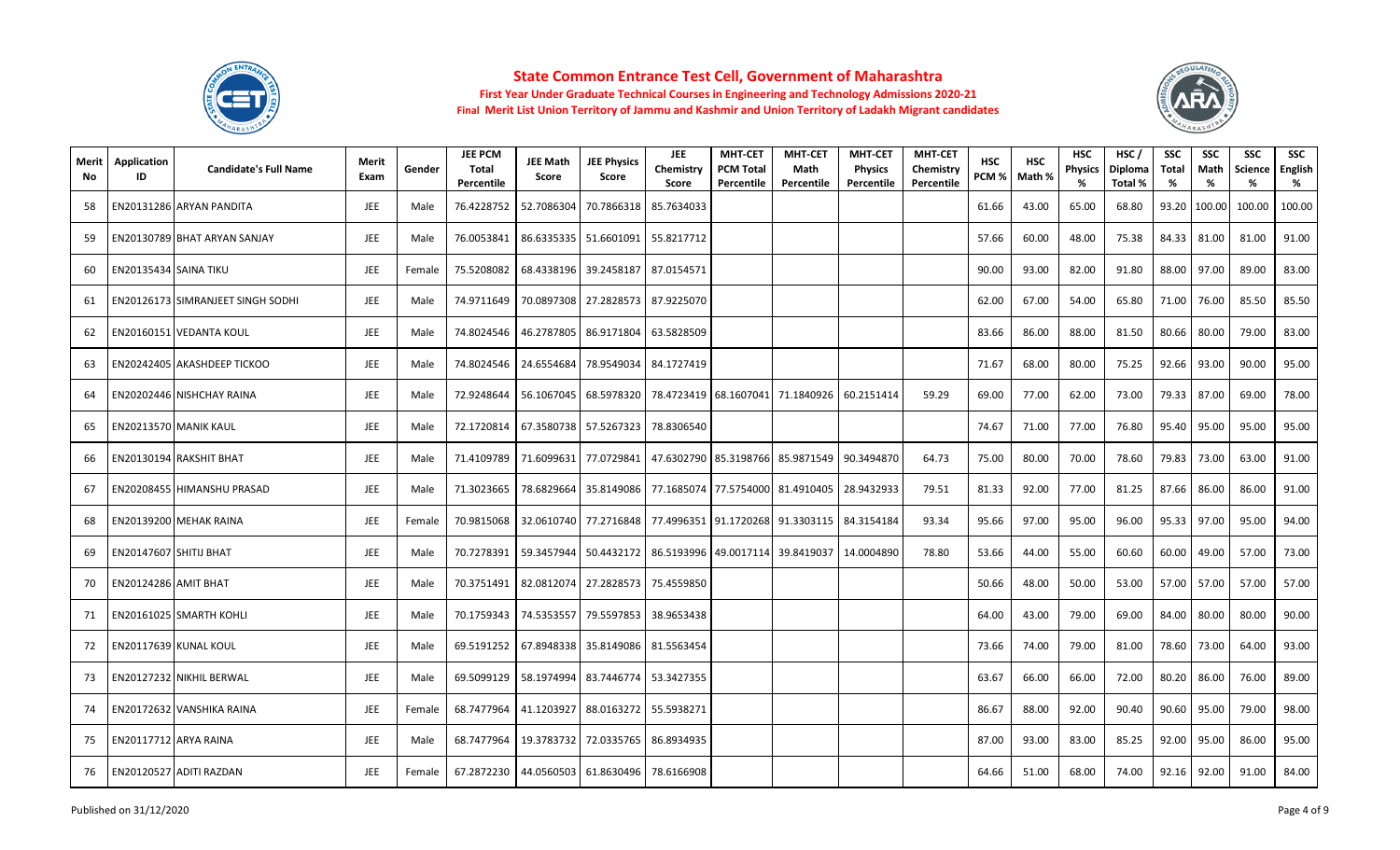



| Merit<br>No | Application<br>ID | <b>Candidate's Full Name</b>       | Merit<br>Exam | Gender | <b>JEE PCM</b><br><b>Total</b><br>Percentile | <b>JEE Math</b><br>Score | <b>JEE Physics</b><br>Score | <b>JEE</b><br>Chemistry<br>Score | <b>MHT-CET</b><br><b>PCM Total</b><br>Percentile | <b>MHT-CET</b><br>Math<br>Percentile | <b>MHT-CET</b><br><b>Physics</b><br>Percentile | <b>MHT-CET</b><br>Chemistry<br>Percentile | <b>HSC</b><br>PCM% | <b>HSC</b><br>Math % | <b>HSC</b><br><b>Physics</b> | HSC/<br><b>Diploma</b><br>Total % | SSC<br><b>Total</b><br>% | <b>SSC</b><br>Math<br>% | <b>SSC</b><br>Science<br>% | <b>SSC</b><br>English<br>% |
|-------------|-------------------|------------------------------------|---------------|--------|----------------------------------------------|--------------------------|-----------------------------|----------------------------------|--------------------------------------------------|--------------------------------------|------------------------------------------------|-------------------------------------------|--------------------|----------------------|------------------------------|-----------------------------------|--------------------------|-------------------------|----------------------------|----------------------------|
| 77          |                   | EN20137744 DIYA KANTROO            | JEE           | Female | 66.8139198                                   | 48.4414084               | 74.7714407                  | 64.1311821                       |                                                  |                                      |                                                |                                           | 89.33              | 81.00                | 93.00                        | 91.40                             | 97.50                    | 99.00                   | 100.00                     | 97.00                      |
| 78          |                   | EN20120090 GOURANG DHAR            | <b>JEE</b>    | Male   | 65.9994434                                   | 64.8695471               | 62.7656022                  | 64.4437487                       |                                                  |                                      |                                                |                                           | 57.33              | 46.00                | 61.00                        | 65.00                             | 86.20                    | 100.00                  | 92.00                      | 80.00                      |
| 79          |                   | EN20125402 MOHITE SHUBHAM SHANKAR  | <b>JEE</b>    | Male   | 65.5495182                                   | 35.6157405               | 84.1299826                  | 64.1062105                       |                                                  |                                      |                                                |                                           | 63.33              | 67.00                | 65.00                        | 70.62                             | 49.66                    | 41.00                   | 54.00                      | 66.00                      |
| 80          |                   | EN20173580 AKSHAN SAPRU            | <b>JEE</b>    | Male   | 65.2431354                                   |                          | 15.5812386 93.8446463       | 31.2847920                       |                                                  |                                      |                                                |                                           | 81.33              | 85.00                | 79.00                        | 84.25                             |                          | 88.33 91.00             | 80.00                      | 94.00                      |
| 81          |                   | EN20140258 RACHNA GANJOO           | JEE           | Female | 64.8959321                                   | 83.6172375               | 1.4748920                   | 82.9173119                       |                                                  |                                      |                                                |                                           | 68.33              | 61.00                | 68.00                        | 73.00                             | 79.66                    | 76.00                   | 75.00                      | 88.00                      |
| 82          |                   | EN20138345 ANKIT HANGLOO           | JEE           | Male   | 64.8959321                                   | 63.3651006               | 82.8838847                  | 25.5472859                       |                                                  |                                      |                                                |                                           | 88.66              | 94.00                | 85.00                        | 89.75                             | 91.00                    | 99.00                   | 81.00                      | 93.00                      |
| 83          |                   | EN20121396 HIMANSHU RAJ SAHIB BHAT | <b>JEE</b>    | Male   | 64.8959321                                   |                          | 42.7814199 82.8838847       | 45.9972576                       |                                                  |                                      |                                                |                                           | 66.66              | 75.00                | 60.00                        | 70.40                             | 85.00                    | 100.00                  | 90.00                      | 90.00                      |
| 84          |                   | EN20144374 SANVI TIKOO             | JEE           | Female | 63.8821996                                   | 60.6165622               | 66.9834296                  | 56.7158070                       |                                                  |                                      |                                                |                                           | 65.00              | 50.00                | 60.00                        | 73.80                             | 71.80                    | 61.00                   | 65.00                      | 82.00                      |
| 85          |                   | EN20202262 AYUSH PANDITA           | <b>JEE</b>    | Male   | 63.2129688                                   | 11.1563348               | 79.8302373                  | 71.4318514                       |                                                  |                                      |                                                |                                           | 67.67              | 60.00                | 67.00                        | 75.40                             | 74.80                    | 72.00                   | 65.00                      | 93.00                      |
| 86          |                   | EN20110709 BIPASHA BIPPAN BHAT     | JEE           | Female | 61.6871863                                   | 27.9096264               | 26.6860469                  |                                  |                                                  | 90.4544230 85.8327116 82.8649590     | 93.0780071                                     | 79.51                                     | 79.66              | 59.00                | 92.00                        | 80.25                             | 86.66                    | 89.00                   | 88.00                      | 83.00                      |
| 87          |                   | EN20133608 AYUSH KOUL              | <b>JEE</b>    | Male   | 60.3744720                                   |                          | 84.4670631 21.4173977       | 49.9569295                       |                                                  |                                      |                                                |                                           | 73.00              | 76.00                | 73.00                        | 78.50                             | 89.00                    | 94.00                   | 79.00                      | 94.00                      |
| 88          |                   | EN20133623 KANIKA PANDITA          | JEE           | Female | 59.4364433                                   | 71.6099631               | 21.7929451                  | 71.4318514                       |                                                  |                                      |                                                |                                           | 72.67              | 69.00                | 67.00                        | 80.40                             | 83.00                    | 90.00                   | 78.00                      | 95.00                      |
| 89          |                   | EN20130433 ANSHIT RAINA            | JEE           | Male   | 58.6924683                                   |                          | 67.6751376 26.4828727       | 65.4348946                       |                                                  |                                      |                                                |                                           | 62.66              | 58.00                | 70.00                        | 67.80                             | 83.60                    | 82.00                   | 89.00                      | 86.00                      |
| 90          |                   | EN20197509 RISHABH BHAT            | <b>JEE</b>    | Male   | 58.1319140                                   |                          | 62.1081194 10.3597022       | 85.2055938                       |                                                  |                                      |                                                |                                           | 53.00              | 57.00                | 50.00                        | 61.80                             | 78.40                    | 90.00                   | 80.00                      | 100.00                     |
| 91          |                   | EN20135780 PRITISH KAKRU           | JEE           | Male   | 57.1673174                                   |                          | 64.3250336 72.9837419       | 31.5384369                       |                                                  |                                      |                                                |                                           | 68.33              | 69.00                | 67.00                        | 73.40                             | 85.80                    | 95.00                   | 76.00                      | 88.00                      |
| 92          |                   | EN20135787 SUBAL BHAT              | <b>JEE</b>    | Male   | 57.1117027                                   | 61.0725615               | 59.7173445                  | 48.2227824                       |                                                  |                                      |                                                |                                           | 93.33              | 90.00                | 95.00                        | 93.83                             | 92.16                    | 95.00                   | 94.00                      | 92.00                      |
| 93          |                   | EN20147863 SAAJAN RAINA            | JEE           | Male   |                                              | 56.5877156 61.5452998    | 68.5978320                  | 36.0820338                       |                                                  |                                      |                                                |                                           | 73.67              | 72.00                | 73.00                        | 68.75                             | 79.16                    | 76.00                   | 76.00                      | 85.50                      |
| 94          |                   | EN20113926 PUJA KUMARI             | <b>JEE</b>    | Female | 56.2050411                                   |                          | 27.7895780 26.3608043       | 88.3630700                       |                                                  |                                      |                                                |                                           | 91.33              | 95.00                | 84.00                        | 91.60                             | 91.00                    | 81.00                   | 91.00                      | 81.00                      |
| 95          |                   | EN20151811 PARAS KUMAR TRISAL      | <b>JEE</b>    | Male   | 56.1054739                                   |                          | 47.1256989 45.0534962       | 67.9913025                       |                                                  |                                      |                                                |                                           | 72.00              | 62.00                | 78.00                        | 74.80                             | 66.60                    | 80.00                   | 55.00                      | 76.00                      |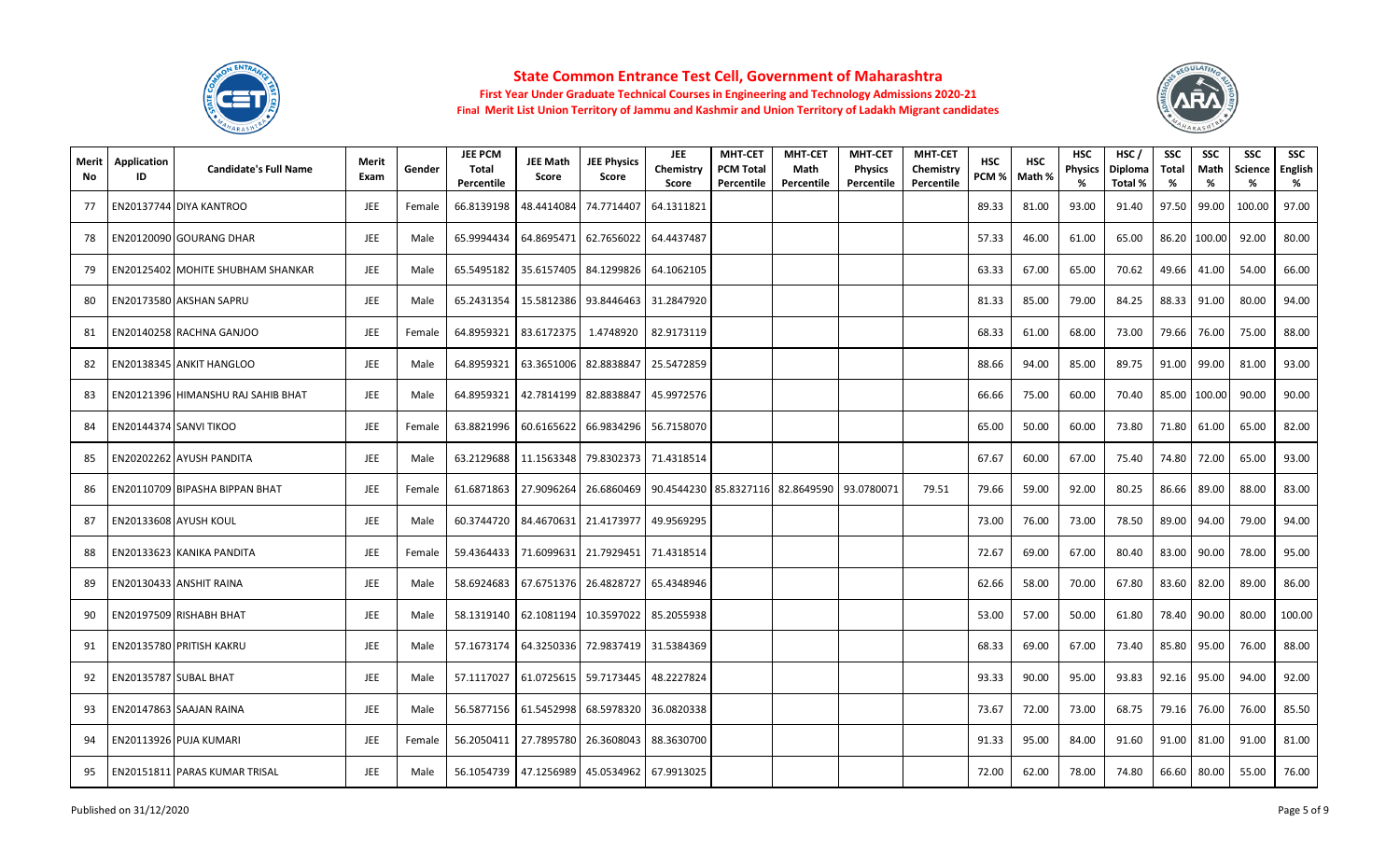



| Merit<br>No | Application<br>ID        | <b>Candidate's Full Name</b>      | Merit<br>Exam | Gender | <b>JEE PCM</b><br>Total<br>Percentile | <b>JEE Math</b><br>Score | <b>JEE Physics</b><br>Score          | <b>JEE</b><br>Chemistry<br>Score | <b>MHT-CET</b><br><b>PCM Total</b><br>Percentile | <b>MHT-CET</b><br>Math<br>Percentile                           | <b>MHT-CET</b><br><b>Physics</b><br>Percentile | <b>MHT-CET</b><br>Chemistry<br>Percentile | <b>HSC</b><br>PCM % | <b>HSC</b><br>Math % | <b>HSC</b><br><b>Physics</b><br>% | HSC/<br>Diploma<br>Total % | <b>SSC</b><br>Total<br>% | <b>SSC</b><br>Math<br>% | <b>SSC</b><br><b>Science</b><br>% | <b>SSC</b><br>English<br>% |
|-------------|--------------------------|-----------------------------------|---------------|--------|---------------------------------------|--------------------------|--------------------------------------|----------------------------------|--------------------------------------------------|----------------------------------------------------------------|------------------------------------------------|-------------------------------------------|---------------------|----------------------|-----------------------------------|----------------------------|--------------------------|-------------------------|-----------------------------------|----------------------------|
| 96          |                          | EN20110452 ARYAN GADROO           | JEE           | Male   | 55.9656403                            |                          | 83.3173366 10.9514504                |                                  |                                                  | 53.6351772 86.5455138 86.3417814                               | 85.0460435                                     | 85.82                                     | 72.33               | 64.00                | 68.00                             | 81.20                      | 79.66                    | 88.00                   | 75.00                             | 76.00                      |
| 97          |                          | EN20133131 KOSHEEN SADHU          | JEE           | Female | 55.6161188                            |                          | 82.4813933 35.8149086                | 33.8959116                       |                                                  |                                                                |                                                |                                           | 54.66               | 33.00                | 58.00                             | 62.80                      | 59.20                    | 40.00                   | 49.00                             | 71.00                      |
| 98          |                          | EN20166144 KARTIK KOUL            | JEE           | Male   | 55.6161188                            |                          | 42.7814199 79.7676465                | 33.8959116                       |                                                  |                                                                |                                                |                                           | 54.00               | 38.00                | 69.00                             | 58.60                      | 76.20                    | 91.00                   | 72.80                             | 91.00                      |
| 99          |                          | EN20167473 RISHAB RAINA           | JEE           | Male   | 55.6161188                            |                          | 23.1125543 56.3180910 77.1685074     |                                  |                                                  |                                                                |                                                |                                           | 59.00               | 48.00                | 68.00                             | 62.80                      | 79.40                    | 90.00                   | 90.00                             | 70.00                      |
| 100         | <b>EN20124510 GANESH</b> |                                   | <b>JEE</b>    | Male   | 54.5210218                            |                          |                                      |                                  |                                                  | 48.0880154   86.3718119   12.4167017   43.7535653   39.8419037 | 41.5858528                                     | 59.29                                     | 80.33               | 78.00                | 84.00                             | 84.00                      | 82.00                    | 78.00                   | 79.00                             | 86.00                      |
| 101         |                          | EN20167860 VINAMRA HARKAR         | JEE           | Male   | 54.1121495                            |                          | 57.2175021 20.5720759 73.3432455     |                                  |                                                  |                                                                |                                                |                                           | 71.33               | 66.00                | 78.00                             | 80.00                      | 95.00                    | 95.00                   | 95.00                             | 95.00                      |
| 102         |                          | EN20164875 HITAISHI BHAN          | JEE           | Female | 53.3826778                            |                          | 73.7474950 30.5984231                | 48.9109606                       |                                                  |                                                                |                                                |                                           | 75.33               | 60.00                | 80.00                             | 78.40                      | 82.40                    | 76.00                   | 95.00                             | 85.50                      |
| 103         |                          | EN20165288 ISHIKA BHAT            | JEE           | Female | 52.3027847                            |                          | 92.3191861 27.6660806                | 10.6942060                       |                                                  |                                                                |                                                |                                           | 62.67               | 60.00                | 68.00                             | 67.20                      | 85.20                    | 100.00                  | 90.00                             | 90.00                      |
| 104         |                          | EN20145470 CHETNA KOUL            | JEE           | Female | 52.0562632                            |                          | 47.7917173 70.8250656                | 42.2406068                       |                                                  |                                                                |                                                |                                           | 48.66               | 40.00                | 54.00                             | 68.00                      | 60.00                    | 60.00                   | 70.00                             | 80.00                      |
| 105         |                          | EN20208384 SAIYAM RESHI           | <b>JEE</b>    | Male   | 51.8101657                            |                          | 83.3173366 50.9166488                | 10.7477507                       |                                                  |                                                                |                                                |                                           | 70.33               | 64.00                | 67.00                             | 79.00                      | 89.20                    | 95.00                   | 92.00                             | 90.00                      |
| 106         |                          | EN20133386 SHUBHAM BRAROO         | JEE           | Male   |                                       |                          | 50.2450156   88.0476281   36.4041953 | 8.7664380                        |                                                  |                                                                |                                                |                                           | 65.33               | 58.00                | 74.00                             | 75.80                      | 87.40                    | 94.00                   | 83.00                             | 90.00                      |
| 107         |                          | EN20228915 BAVA NIKHIL            | <b>JEE</b>    | Male   | 48.6407358                            |                          | 69.2592925 10.9514504                | 64.6404872                       |                                                  |                                                                |                                                |                                           | 59.33               | 59.00                | 66.00                             | 69.67                      | 69.40                    | 69.00                   | 53.00                             | 79.00                      |
| 108         |                          | EN20169021 AAKRITI MAHALDAR       | <b>JEE</b>    | Female | 48.5331918                            |                          | 56.1067045 55.6105326                | 38.9653438                       |                                                  |                                                                |                                                |                                           | 69.33               | 67.00                | 73.00                             | 76.60                      | 77.16                    | 77.00                   | 62.00                             | 83.00                      |
| 109         |                          | EN20128019 RITIK PANDITA          | <b>JEE</b>    | Male   |                                       |                          | 47.8236972 62.1081194 74.1849301     | 8.4220413                        |                                                  |                                                                |                                                |                                           | 61.33               | 56.00                | 61.00                             | 70.20                      | 70.40                    | 63.00                   | 69.00                             | 79.00                      |
| 110         | EN20112896 SAHIL KOUL    |                                   | JEE           | Male   | 47.3984733                            |                          | 60.6165622 14.5681404                | 66.0345051                       |                                                  |                                                                |                                                |                                           | 67.00               | 65.00                | 62.00                             | 67.25                      | 91.66                    | 95.00                   | 85.00                             | 95.00                      |
| 111         |                          | EN20162357 HIMANSHU RAINA         | <b>JEE</b>    | Male   | 47.3133275                            |                          | 76.9777732 33.5915845                | 36.0157017                       |                                                  |                                                                |                                                |                                           | 71.33               | 66.00                | 71.00                             | 67.50                      | 78.33                    | 85.00                   | 75.00                             | 75.00                      |
| 112         |                          | EN20118531 MANSHA MATTOO          | JEE           | Female | 46.2177230                            | 2.3023754                | 52.3578502                           |                                  |                                                  | 82.9434019 76.7273800 69.8326082                               | 66.6322543                                     | 85.22                                     | 82.00               | 73.00                | 84.00                             | 86.00                      | 93.80                    | 95.00                   | 95.00                             | 95.00                      |
| 113         |                          | EN20121364 RITIKA BHAT            | JEE           | Female | 45.4138130                            | 53.6516674               | 72.9837419                           | 19.4552903                       |                                                  |                                                                |                                                |                                           | 65.33               | 60.00                | 69.00                             | 76.66                      | 76.50                    | 71.00                   | 83.00                             | 79.00                      |
| 114         |                          | <b>EN20131705 TANISH MIRAKHUR</b> | <b>JEE</b>    | Male   |                                       |                          | 45.0374181 67.8948338 20.5331987     | 45.9972576                       |                                                  |                                                                |                                                |                                           | 70.33               | 68.00                | 78.00                             | 74.20                      | 80.60                    | 73.00                   | 81.00                             | 85.00                      |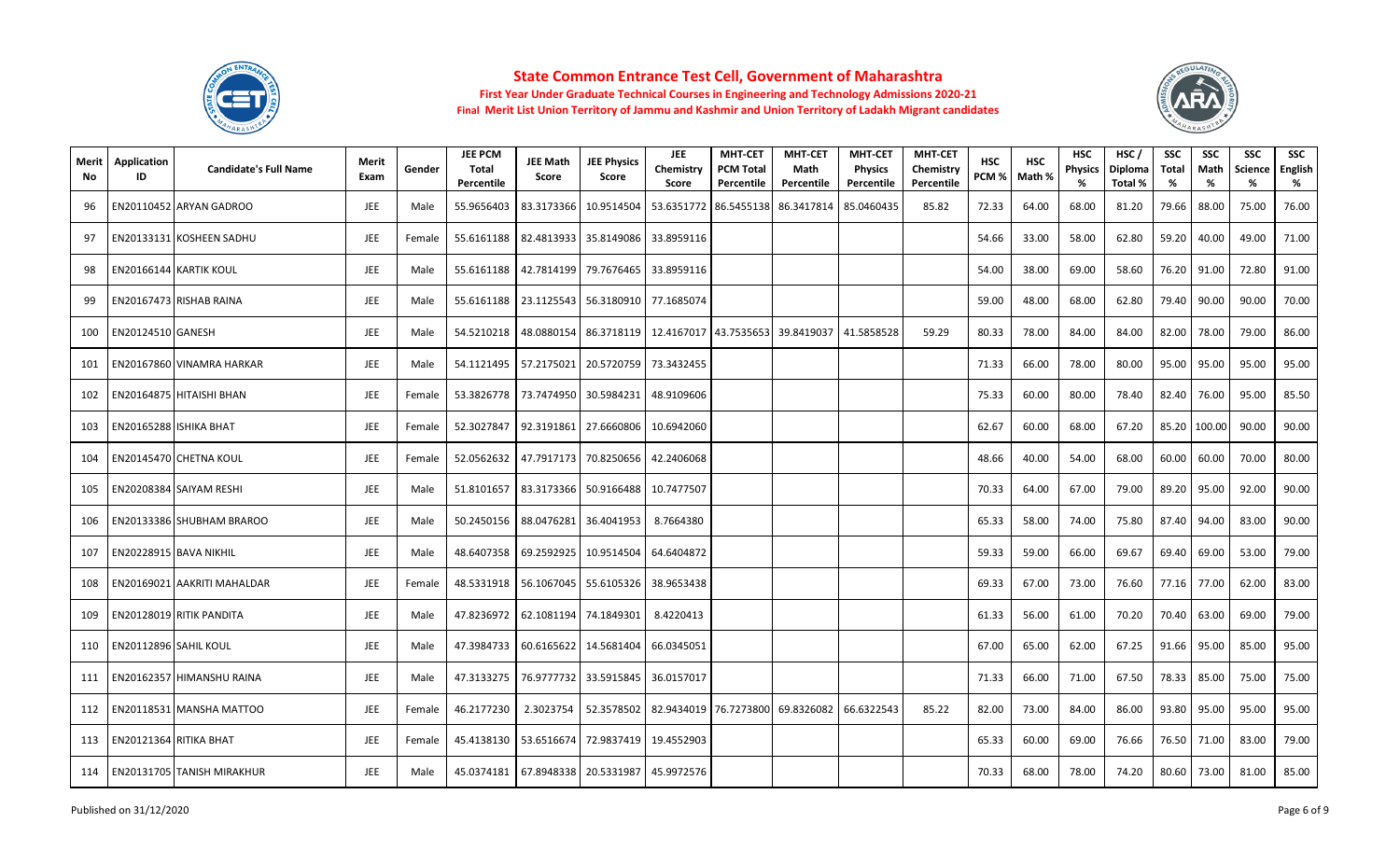



| Merit<br>No. | Application<br>ID | <b>Candidate's Full Name</b>         | Merit<br>Exam | Gender | <b>JEE PCM</b><br>Total<br>Percentile | <b>JEE Math</b><br>Score | <b>JEE Physics</b><br>Score                            | JEE<br>Chemistry<br>Score | <b>MHT-CET</b><br><b>PCM Total</b><br>Percentile | <b>MHT-CET</b><br>Math<br>Percentile                                         | <b>MHT-CET</b><br><b>Physics</b><br>Percentile | <b>MHT-CET</b><br>Chemistry<br>Percentile | <b>HSC</b><br>PCM % | <b>HSC</b><br>Math % | <b>HSC</b><br><b>Physics</b><br>% | HSC/<br>Diploma<br>Total % | <b>SSC</b><br>Total<br>% | <b>SSC</b><br>Math<br>% | <b>SSC</b><br><b>Science</b><br>% | <b>SSC</b><br>English<br>% |
|--------------|-------------------|--------------------------------------|---------------|--------|---------------------------------------|--------------------------|--------------------------------------------------------|---------------------------|--------------------------------------------------|------------------------------------------------------------------------------|------------------------------------------------|-------------------------------------------|---------------------|----------------------|-----------------------------------|----------------------------|--------------------------|-------------------------|-----------------------------------|----------------------------|
| 115          |                   | EN20213753 ANURAG BHAT               | <b>JEE</b>    | Male   | 45.0374181                            |                          | 42.7814199 86.6495665                                  | 2.6264266                 |                                                  |                                                                              |                                                |                                           | 74.00               | 65.00                | 78.00                             | 79.25                      | 93.00                    | 96.00                   | 91.00                             | 92.00                      |
| 116          |                   | EN20123995 VARUN KOUL                | JEE           | Male   | 44.4346883                            | 28.9792194               | 76.6093349                                             |                           |                                                  | 36.0157017 82.8747628 74.1619228                                             | 87.1521189                                     | 90.16                                     | 73.67               | 55.00                | 88.00                             | 80.40                      | 79.40                    | 85.00                   | 63.00                             | 79.00                      |
| 117          |                   | EN20143194 KOHSHEEN TIKOO            | JEE           | Female | 44.4346883                            |                          | 20.3381368 42.4220512                                  | 71.3203519                |                                                  |                                                                              |                                                |                                           | 60.33               | 46.00                | 71.00                             | 68.20                      | 83.60                    | 76.00                   | 76.00                             | 85.50                      |
| 118          |                   | EN20152810 DIPANSHU RAINA            | JEE           | Male   | 43.3145290                            | 9.8641209                | 60.8920290                                             | 65.4348946                |                                                  |                                                                              |                                                |                                           | 89.00               | 94.00                | 84.00                             | 90.40                      | 93.00                    | 95.00                   | 88.00                             | 96.00                      |
| 119          |                   | EN20122676 DAMINI PANDITA            | JEE           | Female | 42.4282390                            |                          | 27.9096264 77.7111054                                  | 27.3192424                |                                                  |                                                                              |                                                |                                           | 93.67               | 95.00                | 91.00                             | 91.60                      | 96.00                    | 95.00                   | 98.00                             | 95.00                      |
| 120          |                   | EN20154953 SHIVANG PANDITA           | JEE           | Male   | 42.1318504                            |                          | 26.5016768 38.5405612 64.1062105 80.6261075 82.0510927 |                           |                                                  |                                                                              | 21.3747785                                     | 88.82                                     | 73.33               | 81.00                | 64.00                             | 81.00                      | 83.80                    | 81.00                   | 73.00                             | 78.00                      |
| 121          |                   | EN20119481 MRINAL PANDIT             | JEE           | Male   | 39.3730397                            |                          | 64.3250336 52.5587275 19.4552903                       |                           |                                                  |                                                                              |                                                |                                           | 66.00               | 60.00                | 69.00                             | 71.20                      | 68.40                    | 77.00                   | 63.00                             | 83.00                      |
| 122          |                   | EN20196218 AMISHA TICKOO             | JEE           | Female | 39.3730397                            |                          | 31.4424246 46.2155156 52.1506753                       |                           |                                                  |                                                                              |                                                |                                           | 64.33               | 55.00                | 66.00                             | 73.00                      | 89.00                    | 90.00                   | 89.00                             | 96.00                      |
| 123          |                   | EN20174217 SHIVANG KOUL              | JEE           | Male   | 39.3360252                            |                          | 28.1546448 50.0239765                                  | 52.9609218                |                                                  |                                                                              |                                                |                                           | 64.67               | 51.00                | 70.00                             | 66.50                      | 79.16                    | 95.00                   | 57.00                             | 85.50                      |
| 124          |                   | EN20226105 ISHAN PANDITA             | <b>JEE</b>    | Male   | 38.6903129                            |                          | 34.3328153 59.7784685                                  | 31.4273090                |                                                  |                                                                              |                                                |                                           | 70.33               | 69.00                | 75.00                             | 75.60                      | 73.80                    | 60.00                   | 71.00                             | 85.00                      |
| 125          |                   | EN20195849 KRISHIV PANDITA           | JEE           | Male   |                                       |                          | 38.6050233   54.2997287   40.6908787                   | 35.1979406                |                                                  |                                                                              |                                                |                                           | 62.67               | 68.00                | 60.00                             | 72.40                      | 85.40                    | 92.00                   | 79.00                             | 84.00                      |
| 126          |                   | EN20156911 MOHIT BHAT                | <b>JEE</b>    | Male   | 37.2476388                            |                          | 79.4789111 27.6660806                                  | 17.2269287                |                                                  |                                                                              |                                                |                                           | 86.00               | 86.00                | 87.00                             | 87.75                      | 91.83                    | 95.00                   | 85.50                             | 95.00                      |
| 127          |                   | EN20124209 SIDHI RAINA               | <b>JEE</b>    | Female | 37.2476388                            |                          | 36.0217109 27.6660806                                  | 61.1164006                |                                                  |                                                                              |                                                |                                           | 66.33               | 60.00                | 67.00                             | 70.00                      | 77.20                    | 61.00                   | 77.00                             | 87.00                      |
| 128          |                   | <b>EN20132173 MATTOO IRISH ASHOK</b> | <b>JEE</b>    | Male   |                                       |                          |                                                        |                           |                                                  | 37.1721892 27.7895780 40.3865760 57.8575474 79.7248249 77.2009792 86.1399510 |                                                | 73.64                                     | 54.00               | 55.00                | 60.00                             | 61.69                      | 85.16                    | 86.00                   | 72.00                             | 74.00                      |
| 129          |                   | EN20146658 DEVANG HANDOO             | JEE           | Male   | 35.4309860                            |                          | 53.7031503 27.6660806                                  | 43.9582740                |                                                  |                                                                              |                                                |                                           | 57.00               | 38.00                | 73.00                             | 64.80                      | 58.00                    | 33.00                   | 44.00                             | 83.00                      |
| 130          |                   | EN20131836 RITIKA KICHLOO            | <b>JEE</b>    | Female | 34.9819665                            | 70.7665701               | 20.5315438                                             | 27.8469225                |                                                  |                                                                              |                                                |                                           | 62.66               | 66.00                | 69.00                             | 64.25                      | 63.00                    | 58.00                   | 60.00                             | 71.00                      |
| 131          |                   | EN20152140 BHAT LAVANYA DHEERAJ      | JEE           | Female | 34.0443709                            | 73.5306881               | 26.4828727                                             |                           |                                                  | 13.0522633 71.1089781 71.4707620 59.8124631                                  |                                                | 67.77                                     | 62.00               | 69.00                | 55.00                             | 69.23                      | 83.60                    | 84.00                   | 80.00                             | 80.00                      |
| 132          |                   | EN20203257 RIDHIMA BHAT              | JEE           | Female | 33.5809745                            |                          | 15.5812386 65.7045958                                  | 40.8204822                |                                                  |                                                                              |                                                |                                           | 66.33               | 63.00                | 60.00                             | 71.80                      | 91.20                    | 96.00                   | 96.00                             | 93.00                      |
| 133          |                   | EN20162583 RUDRAKSH KHUNDA           | <b>JEE</b>    | Male   |                                       |                          | 33.5673742   45.5078933   23.0414474                   | 46.6815467                |                                                  |                                                                              |                                                |                                           | 80.66               | 73.00                | 88.00                             | 86.80                      | 91.80                    | 92.00                   | 93.00                             | 86.00                      |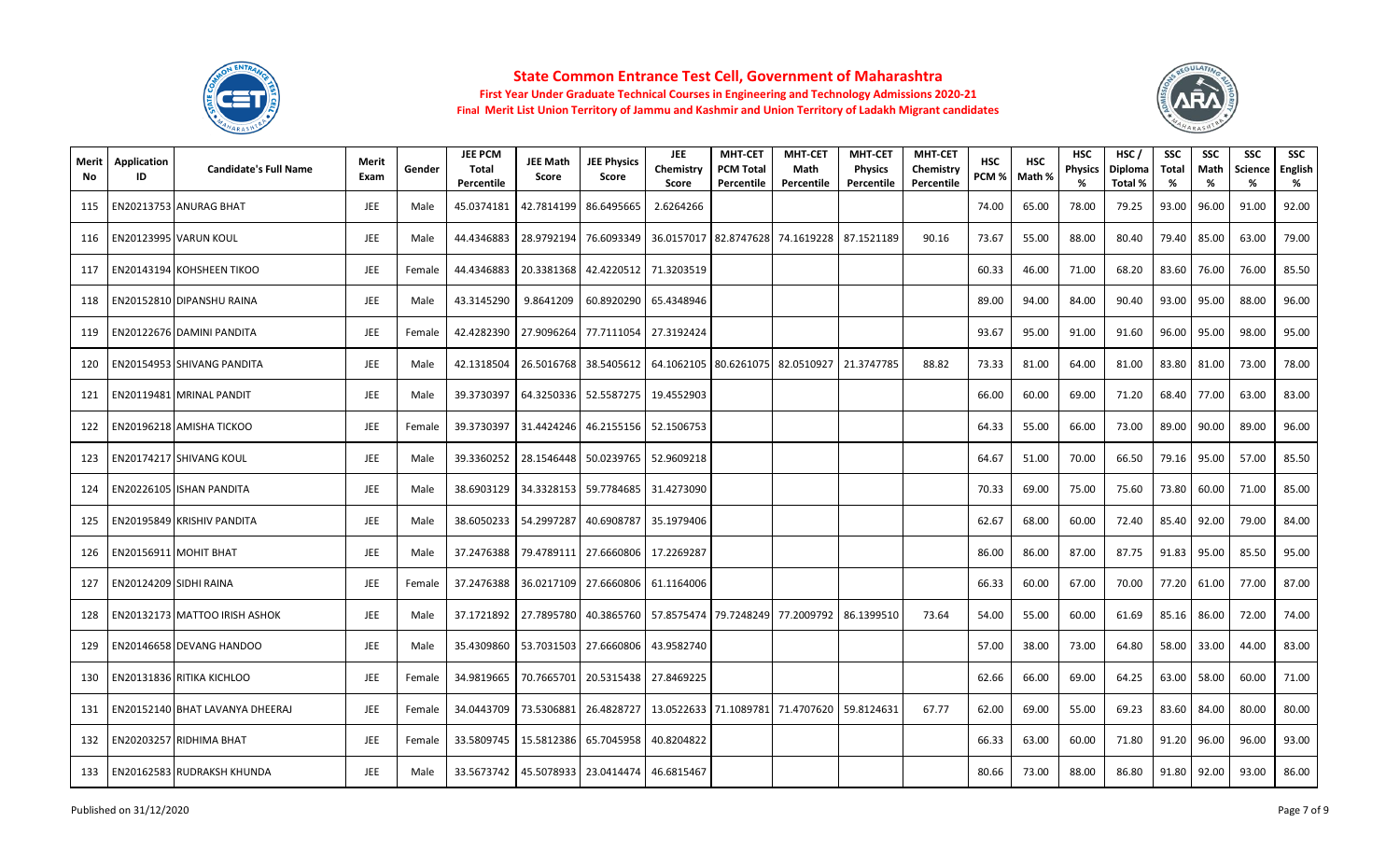



| Merit<br>No | Application<br>ID            | <b>Candidate's Full Name</b>      | Merit<br>Exam | Gender | <b>JEE PCM</b><br>Total<br>Percentile | <b>JEE Math</b><br>Score         | <b>JEE Physics</b><br>Score      | JEE<br>Chemistry<br>Score | <b>MHT-CET</b><br><b>PCM Total</b><br>Percentile | <b>MHT-CET</b><br>Math<br>Percentile | <b>MHT-CET</b><br><b>Physics</b><br>Percentile | <b>MHT-CET</b><br>Chemistry<br>Percentile | <b>HSC</b><br>PCM % | <b>HSC</b><br>Math % | <b>HSC</b><br><b>Physics</b><br>% | HSC/<br>Diploma<br>Total % | <b>SSC</b><br>Total<br>% | <b>SSC</b><br>Math<br>% | <b>SSC</b><br><b>Science</b><br>% | <b>SSC</b><br>English<br>% |
|-------------|------------------------------|-----------------------------------|---------------|--------|---------------------------------------|----------------------------------|----------------------------------|---------------------------|--------------------------------------------------|--------------------------------------|------------------------------------------------|-------------------------------------------|---------------------|----------------------|-----------------------------------|----------------------------|--------------------------|-------------------------|-----------------------------------|----------------------------|
| 134         |                              | EN20144009 RUPESH BHAT            | JEE           | Male   | 29.8564768                            | 63.5006247                       | 7.6134321                        | 44.1219490                |                                                  |                                      |                                                |                                           | 53.66               | 57.00                | 53.00                             | 62.20                      | 69.80                    | 72.00                   | 58.00                             | 86.00                      |
| 135         |                              | EN20110086 AKANSHA ZUTSHI         | <b>JEE</b>    | Female |                                       |                                  | 29.8564768 31.6086175 46.6465551 | 31.4273090                |                                                  |                                      |                                                |                                           | 67.00               | 52.00                | 76.00                             | 72.80                      | 82.00                    | 80.00                   | 80.00                             | 80.00                      |
| 136         |                              | EN20168294 SWARAJ NARENDRA CHAVAN | JEE           | Male   | 29.1226617                            | 40.8870021                       | 45.0534962                       |                           |                                                  | 28.9666598 61.5583855 44.7802000     | 72.2282179                                     | 75.93                                     | 76.33               | 75.00                | 69.00                             | 77.40                      | 64.80                    | 80.00                   | 71.00                             | 66.00                      |
| 137         |                              | EN20207372 SHRIYA BHAT            | JEE           | Female | 28.2186349                            | 39.1546304                       | 18.1846502                       | 48.0996885                |                                                  |                                      |                                                |                                           | 72.00               | 61.00                | 69.00                             | 79.40                      | 87.80                    | 85.00                   | 87.00                             | 92.00                      |
| 138         |                              | <b>EN20117995 ANGRAH RAINA</b>    | JEE           | Male   | 26.0144965                            |                                  | 28.9792194 36.4771103            |                           |                                                  | 43.7029768 64.9952068 64.7813583     | 58.3290318                                     | 64.85                                     | 59.00               | 58.00                | 67.00                             | 69.33                      | 67.00                    | 64.00                   | 56.00                             | 76.00                      |
| 139         |                              | EN20133861 JATIN PANDITA KAW      | JEE           | Male   | 25.8496658                            |                                  | 32.6965560 13.2349609            | 48.2227824                |                                                  |                                      |                                                |                                           | 57.33               | 46.00                | 68.00                             | 69.60                      | 75.00                    | 100.00                  | 69.00                             | 89.00                      |
| 140         |                              | EN20136824 SHUHUL RAZDAN          | JEE           | Male   | 24.8403201                            |                                  | 24.7346725 33.8113948            |                           |                                                  | 47.0277101 77.3580833 68.8754587     | 72.2282179                                     | 86.87                                     | 68.33               | 64.00                | 75.00                             | 74.20                      | 88.40                    | 91.00                   | 91.00                             | 87.00                      |
| 141         |                              | EN20147135 SHINALI RAINA          | JEE           | Female | 24.5298782                            |                                  | 45.8382894 12.4468989 31.3452280 |                           |                                                  |                                      |                                                |                                           | 79.00               | 70.00                | 84.00                             | 82.00                      | 90.00                    | 100.00                  | 94.00                             | 96.00                      |
| 142         |                              | EN20136354 AYUSH PANDITA          | JEE           | Male   | 23.7707141                            |                                  | 46.7101516 14.6727781            | 29.7293266                |                                                  |                                      |                                                |                                           | 54.33               | 57.00                | 55.00                             | 60.20                      | 77.90                    | 86.00                   | 88.00                             | 87.00                      |
| 143         |                              | EN20136321 SUJAL RAINA            | JEE           | Male   | 23.6800095                            |                                  | 21.2794892 46.3031396            | 27.8469225                |                                                  |                                      |                                                |                                           | 59.00               | 57.00                | 53.00                             | 64.80                      | 66.80                    | 58.00                   | 72.00                             | 81.00                      |
| 144         |                              | EN20225094 DIKSHA PANDITA         | <b>JEE</b>    | Female |                                       | 23.4733236 68.7152080 34.4482977 |                                  | 9.0346165                 |                                                  |                                      |                                                |                                           | 55.67               | 43.00                | 63.00                             | 65.80                      | 76.80                    | 76.00                   | 76.00                             | 90.00                      |
| 145         |                              | EN20126678 ARYAN KOUL             | JEE           | Male   | 23.0694967                            | 63.2315726                       | 2.7368606                        | 35.6230710                |                                                  |                                      |                                                |                                           | 67.33               | 70.00                | 56.00                             | 69.00                      | 65.00                    | 71.00                   | 47.00                             | 77.00                      |
| 146         |                              | EN20134190 APURVA PANDITA         | <b>JEE</b>    | Female | 22.3648508                            |                                  | 44.1410979 37.3679816 17.0096709 |                           |                                                  |                                      |                                                |                                           | 90.66               | 89.00                | 92.00                             | 89.00                      | 93.80                    | 95.00                   | 95.00                             | 95.00                      |
| 147         |                              | EN20119404 ABHINESHA DHAR         | JEE           | Female |                                       |                                  | 19.2492929 53.7031503 15.4429394 | 25.5742194                |                                                  |                                      |                                                |                                           | 58.00               | 54.00                | 54.00                             | 63.25                      | 79.66                    | 76.00                   | 78.00                             | 85.00                      |
| 148         | <b>EN20114736 SAHIL BHAT</b> |                                   | JEE           | Male   | 19.1549917                            | 84.4670631                       | 3.9204471                        | 3.0273377                 |                                                  |                                      |                                                |                                           | 55.33               | 47.00                | 67.00                             | 60.75                      | 70.00                    | 60.00                   | 70.00                             | 80.00                      |
| 149         | EN20114518 SEJAL KAUL        |                                   | JEE           | Female | 18.4600300                            | 59.1820247                       | 44.0060488                       | 2.9146325                 |                                                  |                                      |                                                |                                           | 46.00               | 35.00                | 53.00                             | 59.20                      | 60.80                    | 51.00                   | 51.00                             | 73.00                      |
| 150         |                              | EN20135450 ARYAN KOUL             | JEE           | Male   | 16.0565984                            | 46.2787805                       | 4.8738281                        | 40.8204822                |                                                  |                                      |                                                |                                           | 75.33               | 72.00                | 83.00                             | 77.50                      | 81.66                    | 90.00                   | 74.00                             | 81.00                      |
| 151         |                              | EN20136093 ARYAN SHANGLOO         | <b>JEE</b>    | Male   | 15.5165936                            |                                  | 17.0514158 33.8314896            | 28.5966743                |                                                  |                                      |                                                |                                           | 78.33               | 74.00                | 81.00                             | 84.60                      | 97.20                    | 99.00                   | 99.00                             | 98.00                      |
| 152         |                              | EN20147172 AYUSH RAINA            | JEE           | Male   | 14.6569278                            |                                  | 28.1546448 23.0778853 28.3659159 |                           |                                                  |                                      |                                                |                                           | 50.66               | 45.00                | 51.00                             | 63.00                      | 71.80                    | 73.00                   | 53.00                             | 85.00                      |